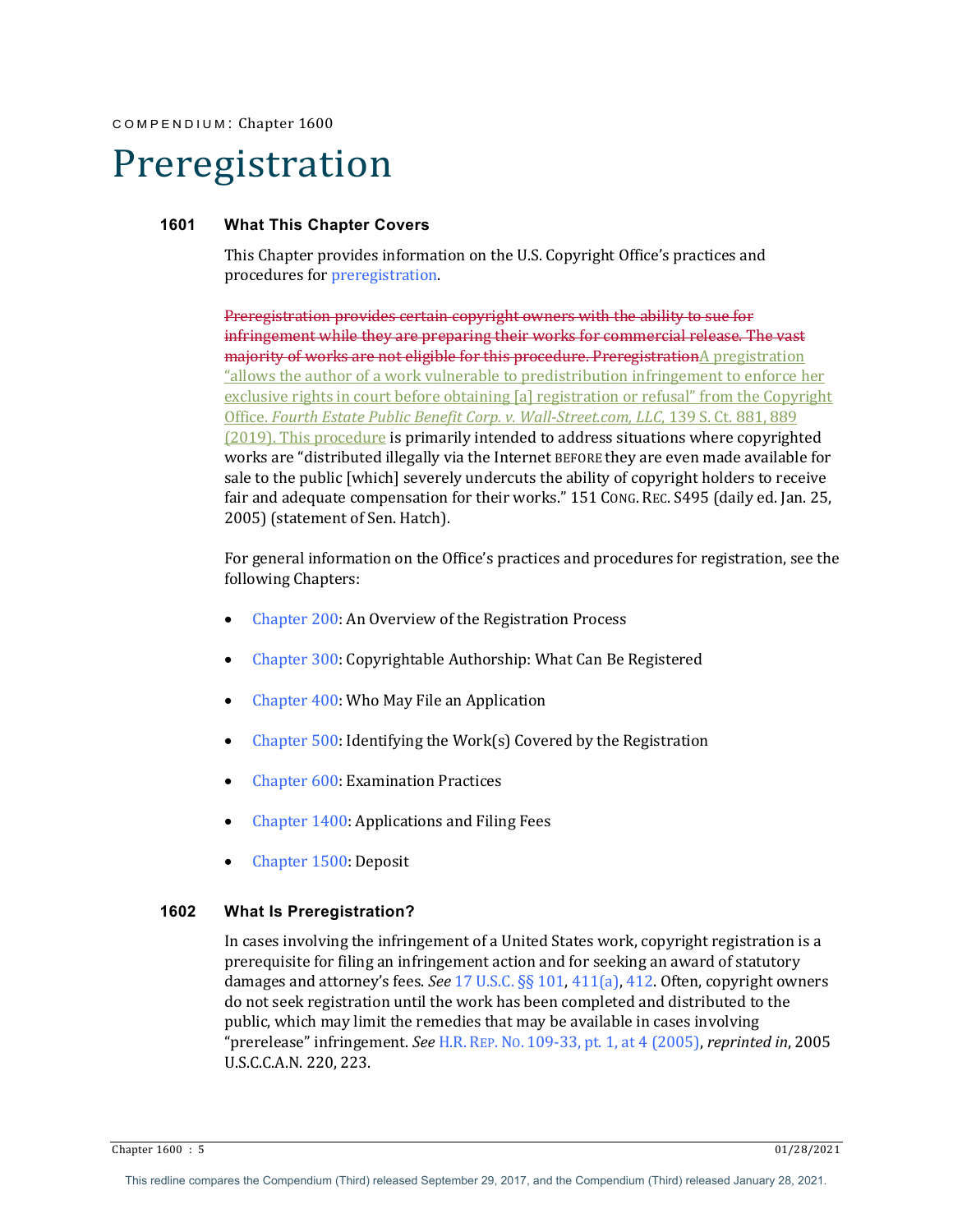To address this concern, Congress created preregistration  $-$  a procedure that allows certain copyright owners to file an action for infringement and seek statutory damages and attorney's fees in cases where the work was infringed before the copyright owner completed the work and released it to the public. *See* 17 U.S.C. § 408(f)(1)-(2); *see also* Preregistration of Certain Unpublished Copyright Claims, 70 Fed. Reg. 42,286, 42,286 Huly 22, 2005)Preregistration of Certain Unpublished Copyright Claims, 70 Fed. Reg. 42,286, 42,286 (July 22, 2005); Preregistration of Certain Unpublished Copyright Claims, 70 Fed. Reg. 61,905, 61,905-06 (Oct. 27, 2005).

## **1603 Eligibility Requirements**

"If a copyright owner is preparing to distribute a work of a type vulnerable to predistribution infringement ... the owner may apply for preregistration." *Fourth Estate* **Public Benefit Corp., 139 S. Ct. at 885.** 

A work of authorship must satisfy the following criteria in order to qualify for preregistration: this option:

- The work must be a motion picture; a sound recording; a musical composition; a literary work being prepared for publication in book form; a computer program; a videogame; or a photograph that is intended to advertise or market a particular product or service;
- The work must be copyrightable;
- The author must have begun to create the work;
- The work must be unpublished; unpublished; and
- The work must be in the process of being prepared for commercial distribution.

37 C.F.R.  $\S$  202.16. A work that satisfies all of these requirements is eligible for preregistration, regardless of whether it is intended to be distributed in a physical or electronic format. See 37 C.F.R. § 202.16(b)(3); see also Preregistration of Certain Unpublished Copyright Claims, 70 Fed. Reg. 42,286, 42,287 (July 22, 2005)Preregistration of Certain Unpublished Copyright Claims, 70 Fed. Reg. 42,286, 42,287 (July 22, 2005); Preregistration of Certain Unpublished Copyright Claims, 70 Fed. Reg. 61,905, 61,905-06 (Oct. 27, 2005)Preregistration of Certain Unpublished Copyright Claims,  $70$  Fed. Reg.  $61,905, 61,905$ -06 (Oct. 27, 2005). These requirements are discussed in Sections  $1603.1$  through  $1603.5$ .

If the work described in the application does not meet these requirements, the Office will reject the application. The Office typically receives fewer than 2,000 applications for preregistration each year (compared with more than half a million applications for registration), and the Office rejects many of these applications because the work is not eligible for this procedure.

Chapter 1600 : 6 01/28/2021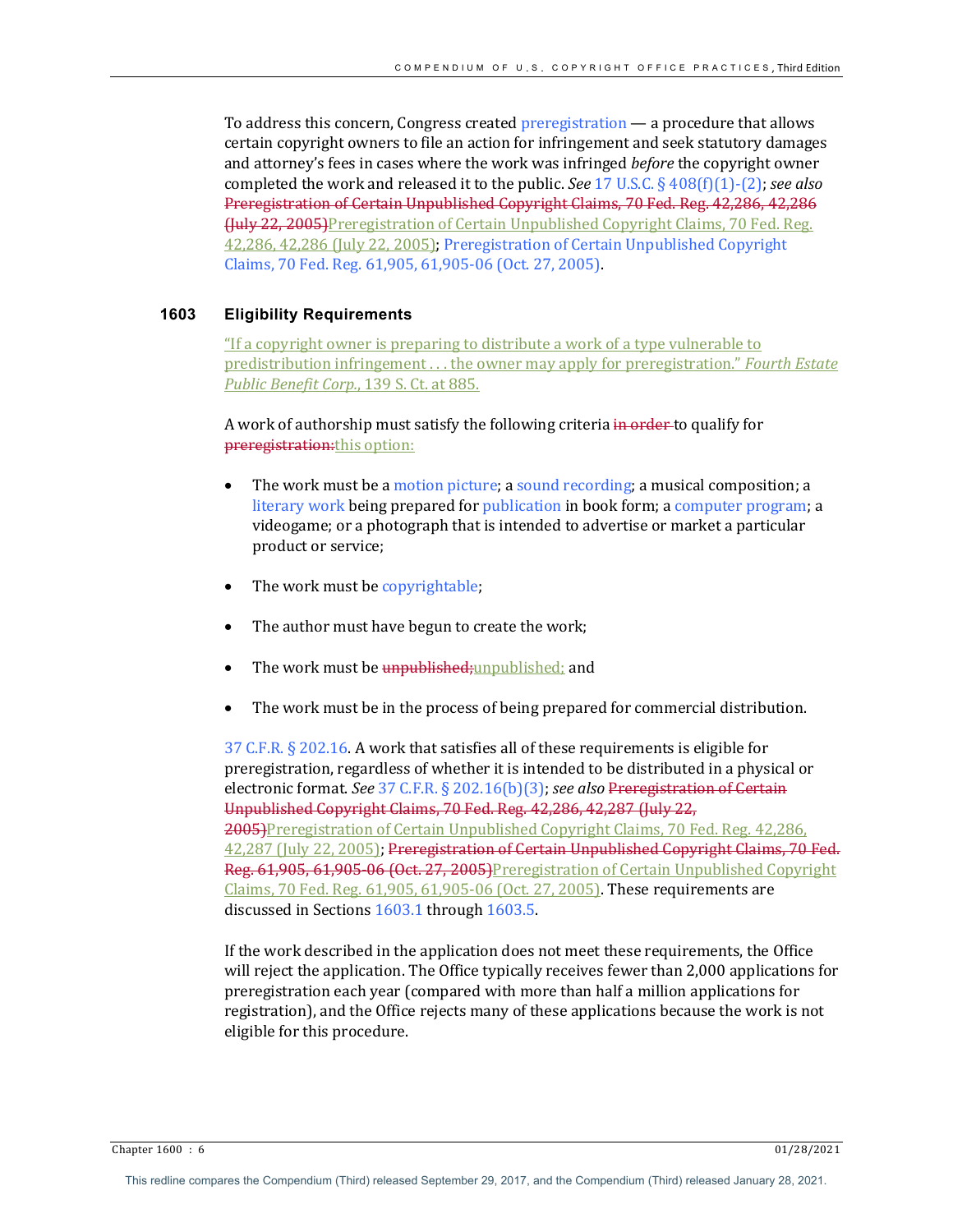# **1603.1 Works That Are Eligible for Preregistration**

Congress directed the Register of Copyrights to issue preregistrations for any work of authorship that falls within a class of works that has had a history of infringement prior to the authorized commercial distribution by the copyright owner. 17 U.S.C. § 408(f)(1)- $(2)$ . The Office determined that there has been a substantial history of prerelease infringement involving the following classes of works:

- **Motion pictures.**
- Sound recordings.
- Musical compositions.
- Literary works being prepared for publication publication in book form.
- Computer programs (including videogames).
- Advertising or marketing photographs.

37 C.F.R.  $\S 202.16(b)(1)$ . A work of authorship must fall within one or more of these classes to be eligible for preregistration. The Office will refuse an application for preregistration if the work does not appear to fall within any of these classes.

# *Examples:*

- The U.S. Copyright Office will accept an application to preregister a motion picture. However, the Office will refuse to preregister a treatment, screenplay, storyboard, or shooting script for a motion picture because these types of works do not fit within the statutory definition of a "motion picture." *See* 17 U.S.C. § 101 (defining motion pictures as "audiovisual works consisting of a series of related images which, when shown in succession, impart an impression of motion, together with accompanying sounds, if any").
- As a general rule, a preregistration for a motion picture covers any sounds that may be embodied in that work (*i.e.*, the soundtrack). However, the U.S. Copyright Office may question an application that asserts a claim in both a motion picture and a sound recording, because the soundtrack for a motion picture does not fit within the statutory definition of a "sound recording." See 17 U.S.C. § 101 (defining sound recordings as "works that result from the fixation of a series of musical, spoken, or other sounds, but not including the sounds accompanying a motion picture or other audiovisual work …").
- A work of fiction or nonfiction that is intended to be published in book form *(i.e.*, hardback books, paperback books, ebooks, and the like) may be eligible for preregistration, even if the work contains

Chapter 1600 : 7 01/28/2021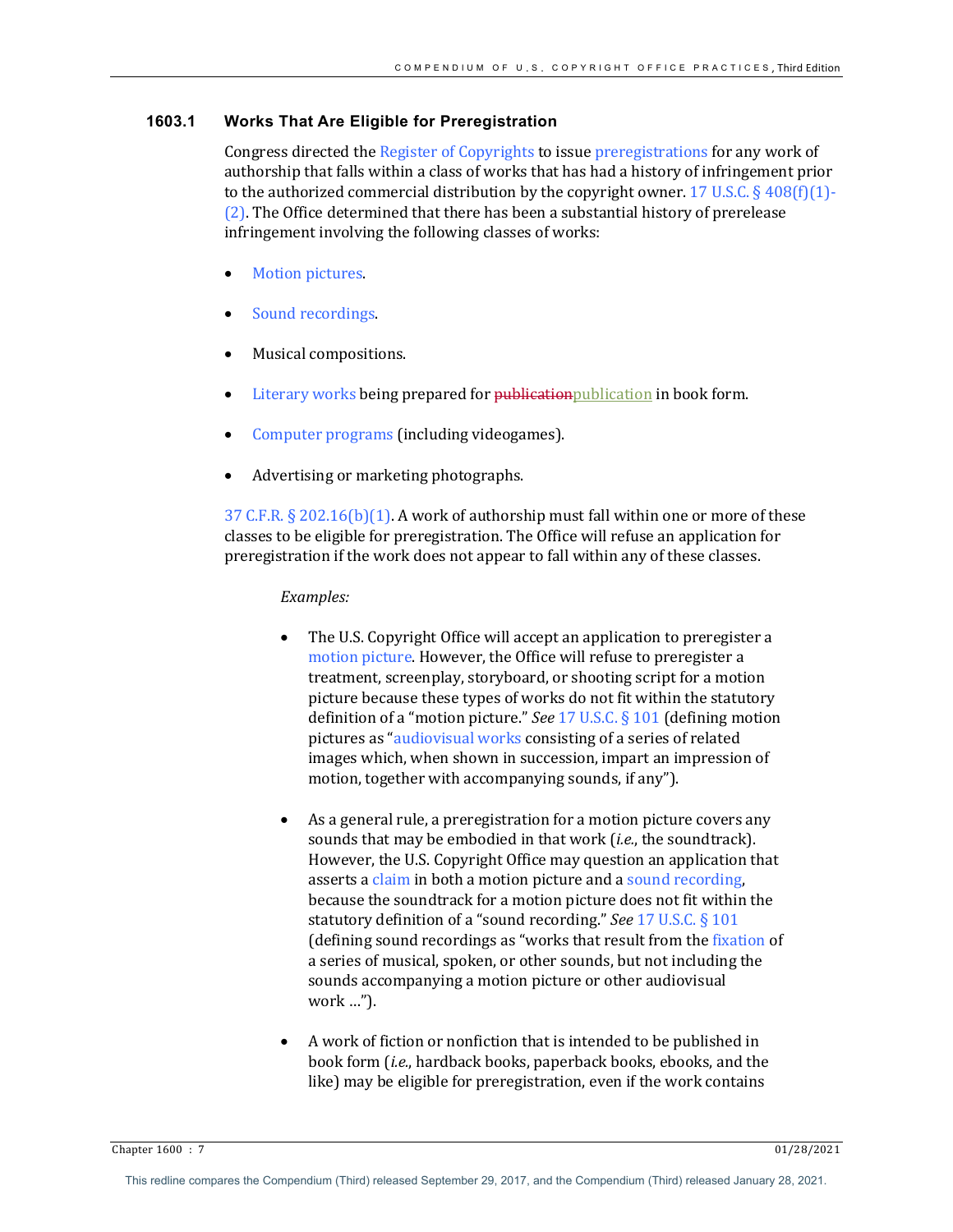material that would be ineligible for preregistration on its own, such as drawings, illustrations, or other two-dimensional artwork.

- A work of fiction or nonfiction that is intended to be published in book form may be eligible for preregistration, even if the work will be published exclusively online. However, the U.S. Copyright Office will not accept an application to preregister a website, because websites are not published in "book form."
- A personal journal or a daily diary would be considered a literary work, but these types of works are not eligible for preregistration, because in most cases, they are not intended to be published, nor are they intended for commercial distribution. See Sections 1603.4 and 1603.5
- The U.S. Copyright Office will accept an application to preregister a computer program that is intended for commercial distribution. However, the Office will refuse to preregister a claim in the HTML code for a website, because HTML code is a markup language rather than a computer programming language, and thus coding in HTML generally does not result in a computer program.
- A photograph that is intended to advertise or market a particular product or service may be eligible for preregistration, but a family portrait or a photograph taken on a personal vacation would not.
- A photograph of a famous celebrity caught in an embarrassing situation would not be eligible for preregistration, because this type of work does not advertise or market a particular product or service.

For a definition and general discussion of the types of works that are eligible for preregistration, see Chapters 700, 800, and 900.

**See generally Preregistration of Certain Unpublished Copyright Claims, 70 Fed. Reg.** 42,286, 42,288 (July 22, 2005); Preregistration of Certain Unpublished Copyright Claims, 70 Fed. Reg. 61,905, 61,906 (Oct. 27, 2005).

# **1603.2 The Work Must Be Copyrightable**

The U.S. Copyright Office will not entertain an application for preregistration unless the work constitutes copyrightable subject matter under Section  $102(a)$  of the Copyright Act. 37 C.F.R. § 202.16(c)(2).

# **1603.3 A Portion of the Work Must Be Fixed**

Copyright law protects "original works of authorship fixed in a tangible medium of expression" but it does not extend to "any idea, procedure, process, system, method of operation, concept, principle, or discovery."  $17$  U.S.C. §  $102(a)$ , (b). A work of authorship is not eligible for preregistration unless the author began to create the work on or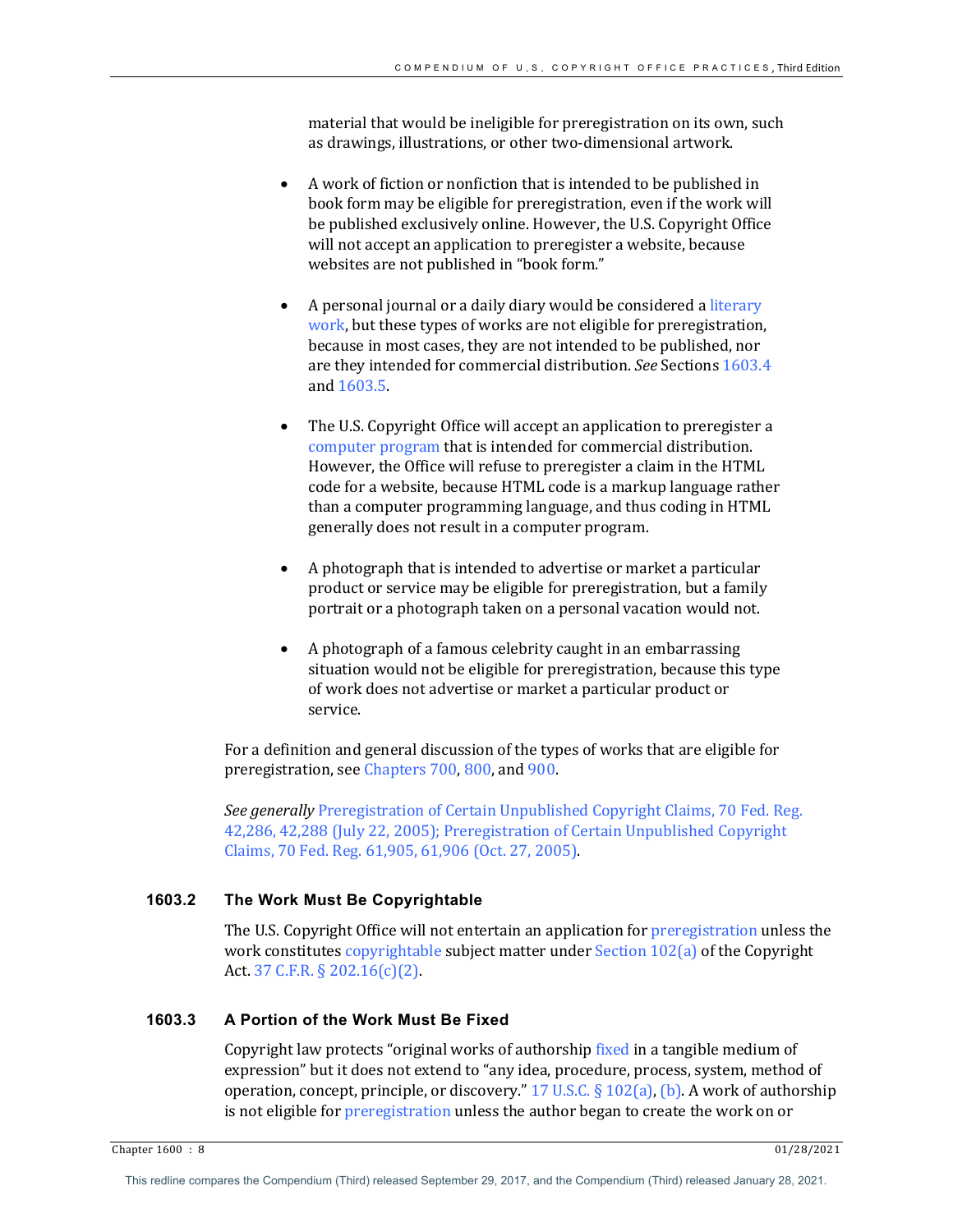before the date that the application is submitted to the U.S. Copyright Office, and unless at least a portion of the work has been fixed in a tangible medium of expression as of that date. *See* 37 C.F.R. § 202.16(b)(2)(ii). The amount of material needed to satisfy this requirement varies depending upon the nature of the work:

- If the work is a motion picture, the filming of the work must have commenced.
- If the work is a sound recording, the recording of the sounds must have begun.
- In the case of a musical composition, at least some of the work must have been fixed either in the form of musical notation or in a copy or phonorecord embodying a performance of some or all of the work.
- In the case of a literary work being prepared for publicationpublication in book form, the actual writing of the text of the book must be underway.
- For a computer program, at least some portion of the source code or object code must have been fixed.
- For an advertising or marketing photograph, the photograph must have been taken. In the case of a group of photographs intended for simultaneous publication, at least one of the photographs in the group must have been taken.

37 C.F.R.  $\S 202.16(b)(2)(ii)(A)-(F)$ . Although a portion of the work must be fixed in a tangible medium of expression in order to seek preregistration, the applicant should not submit a copy or phonorecord of the work or any portion of the work with the application for preregistration. For a discussion of this issue, see Section  $1606.7$ .

## **1603.4 The Work Must Be Unpublished**

Preregistration protects unpublished works that are being prepared for commercial distribution. See 17 U.S.C. § 408(f)(1). Therefore, the U.S. Copyright Office will not entertain an application for preregistration unless the work is unpublished as of the date that the application is submitted. The Copyright Act defines publication as "the distribution of copies or phonorecords of a work to the public by sale or other transfer of ownership, or by rental, lease, or lending."  $17$  U.S.C. § 101. In addition, "offering to distribute copies or phonorecords to a group of persons for purposes of further distribution, public performance, or public display, constitutes publication." For example, a sound recording is considered published if it has been offered to a group of disc jockeys for purposes of public air play, and a motion picture is considered published if it has been delivered to a number of distributors for purposes of theatrical exhibition. *See* Preregistration of Certain Unpublished Copyright Claims, 70 Fed. Reg. 42,286, 42,287 (July 22, 2005) See Preregistration of Certain Unpublished Copyright Claims, 70 Fed. Reg. 42,286, 42,287 (July 22, 2005).

## **1603.5 The Work Must Be Intended for Commercial Distribution**

To be eligible for preregistration, the work of authorship must be in the process of being prepared for commercial distribution. *See* 17 U.S.C. § 408(f)(1); 37 C.F.R. §  $202.16(b)(2)(ii)$ . To satisfy this requirement, the applicant must certify that the work is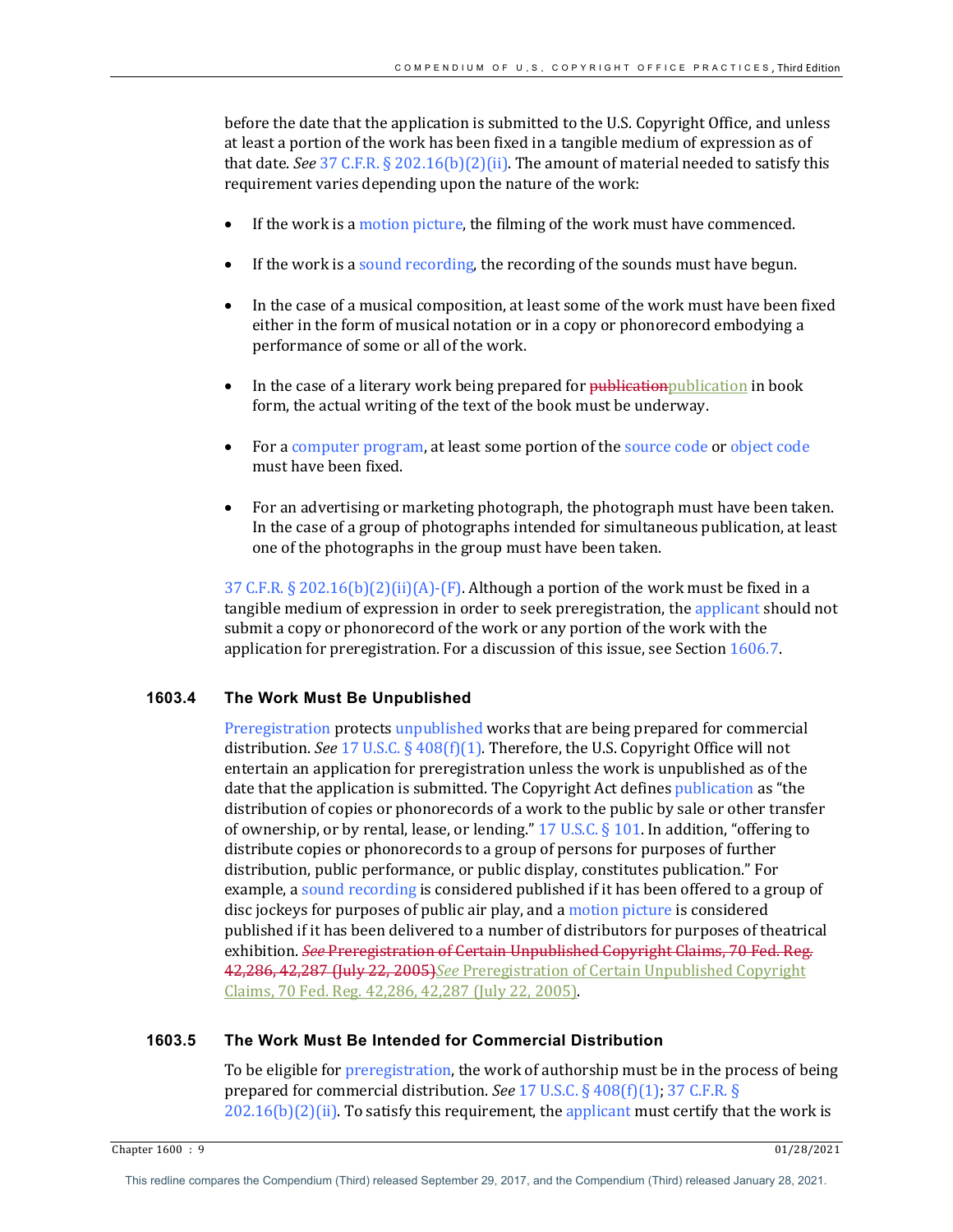being prepared for commercial distribution and that there is a reasonable expectation that the work will be commercially distributed to the public. *See* 37 C.F.R. § 202.16(b)(2)(i). 

## **1604 Preregistration Distinguished from Registration**

## **1604.1 Preregistration Is a Temporary "Placeholder" for an Actual Registration**

A preregistration is merely a placeholder for or a prelude to an actual registration. Specifically, a preregistration allows a copyright owner to pursue institute an infringement action and to seek statutory damages and attorney's fees "before the Register has granted or refused registration" if: (i) the work has been completed and released to the public. However, to secure the benefits of this procedure, a copyright owner must register the claimpreregistered prior to publication, and (ii) the work is registered within three months after theits first publication of the work or publication. Fourth Estate Public Benefit Corp., 139 S. Ct. at 892. However, if an infringement occurred within two months after the first publication of the work, the application, deposit, and filing fee must be received in proper form within one month after the copyright owner discovered learned of the infringement or within three months after the first publication of the work (whichever is earlier). *See* 17 U.S.C.  $\S$ § 408(f)(3), 411(a), 412.

If a preregistered work is not registered within the prescribed time period, a district court must dismiss any action involving an infringement that occurred before or within two months after the first publication of that work. *See* 17 U.S.C. § 408(f)(4). If the infringement began more than two months after the first publication of a preregistered work, this rule does not apply. In other words, the failure to register a preregistered work before the deadline specified in Sections  $408(f)(4)(A)$  and  $(B)$  of the Copyright Act will not prevent a copyright owner from registering that work and pursuing an infringement action, provided that the infringement occurred more than two months after the first publication of that work. See generally Preregistration of Certain Unpublished Copyright Claims, 70 Fed. Reg. 42,286, 42,286-87, 42,290 (July 22, 2005)*See generally* Preregistration of Certain Unpublished Copyright Claims, 70 Fed. Reg. 42,286, 42,286-87, 42,290 (July 22, 2005); Preregistration of Certain Unpublished Gopyright Claims, 70 Fed. Reg. 61,905, 61,905 (Oct. 27, 2005)Preregistration of Certain Unpublished Copyright Claims,  $70$  Fed. Reg.  $61,905, 61,905$  (Oct.  $27,2005$ ).

#### **1604.2 Limited UsefulnessUses of Preregistration**

A preregistration is not a registration. Nor is it a substitute for a registration. It "serves only as a preliminary step prior to a full registration." *Fourth Estate Public Benefit Corp.* 139 S. Ct. at 888 (internal quotation omitted).

As discussed in Section  $1604.1$ , preregistration simply allows certain copyright owners to satisfy the requirements of Sections  $411(a)$  and  $412$  of the Copyright Act by notifying the U.S. Copyright Office that the work is being prepared for commercial distribution. Copyright owners may benefit from this procedure if they have started to create a work of authorship that has not yet been completed, and if it is likely that a third party may infringe that work before it has been released to the public. But to preserve the benefits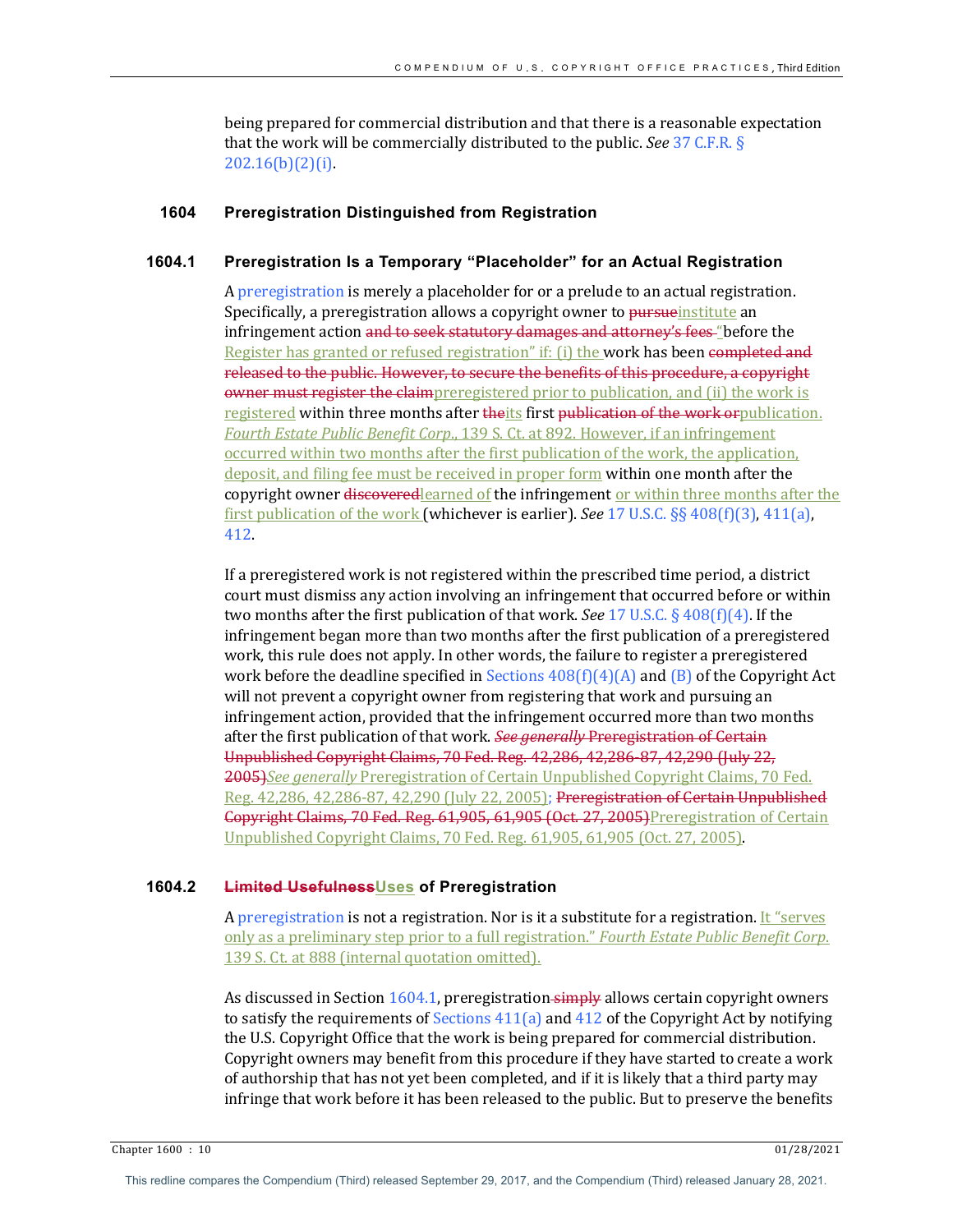of this procedure, the copyright owner must seek an actual registration for the work shortlypromptly after it has been published or infringed. *See id.* at 888.

Preregistration is entirely optional, and for the vast majority of copyright owners, it is not useful. There are certain features that preregistration does not possess. Unlike a registration, a preregistration does not constitute *prima facie* evidence of the validity of the copyright or the facts stated in the application for preregistration or in the notification of preregistration. Moreover, the fact that a work has been preregistered does not create any presumption that the Office will register the work if the applicant subsequently submits an application for registration.  $37 \text{ C.F.R.}$  §  $202.16(c)(13)$ ; *see also* Preregistration of Certain Unpublished Copyright Claims, 70 Fed. Reg. 42,286, 42,286, 42,289-90 (July 22, 2005) Preregistration of Certain Unpublished Copyright Claims, 70 Fed. Reg. 42,286, 42,286, 42,289-90 (July 22, 2005).

Preregistration is neither a prerequisite nor a precondition for copyright owners who wish to register their works with the Office. In other words, an original work of authorship may be registered regardless of whether that work has been preregistered or not.

If an applicant submits an application to register a work that has been preregistered, the application may or may not be assigned to the same registration specialist who examined the application for preregistration. However, the specialist will not compare the information provided in the application for registration with the preregistration record to determine whether it is consistent with the information provided in the application for preregistration.

## **1605 Preregistration for a Sound Recording Distinguished from a Preregistration for a Musical Composition**

As a general rule, a preregistration for a motion picture extends to any sounds that may accompany that work, because a soundtrack falls within the statutory definition of a "motion picture." *See* 17 U.S.C. § 101 (stating that: "'Motion pictures' are audiovisual works" and that "'Audiovisual works' are works that consist of a series of related images which are intrinsically intended to be shown by the use of machines or devices such as projectors, viewers, or electronic equipment, together with accompanying sounds, if any"). A preregistration for a sound recording does not, in and of itself, constitute a preregistration of the musical works that may be embodied in that recording. *See* H.R. REP. No. 109-33, pt. 1, at 5 (2005), *reprinted in* 2005 U.S.C.C.A.N. 220, 224. However, a claimant that owns the copyright in both a sound recording and a musical work embodied within that recording may preregister both the sound recording and the musical work with a single application. See Preregistration of Certain Unpublished **Copyright Claims, 70 Fed. Reg. 42,286, 42,288, 42,290 (July 22, 2005).**the same application. *See* Preregistration of Certain Unpublished Copyright Claims, 70 Fed. Reg. 42,286, 42,288, 42,290 (July 22, 2005).

#### **1606 Completing the Application**

To preregister a work, the applicant must submit an application through the U.S. Copyright Office's electronic preregistration system. (The Office will not accept a paper application for preregistration.) To access this system, the applicant should go to the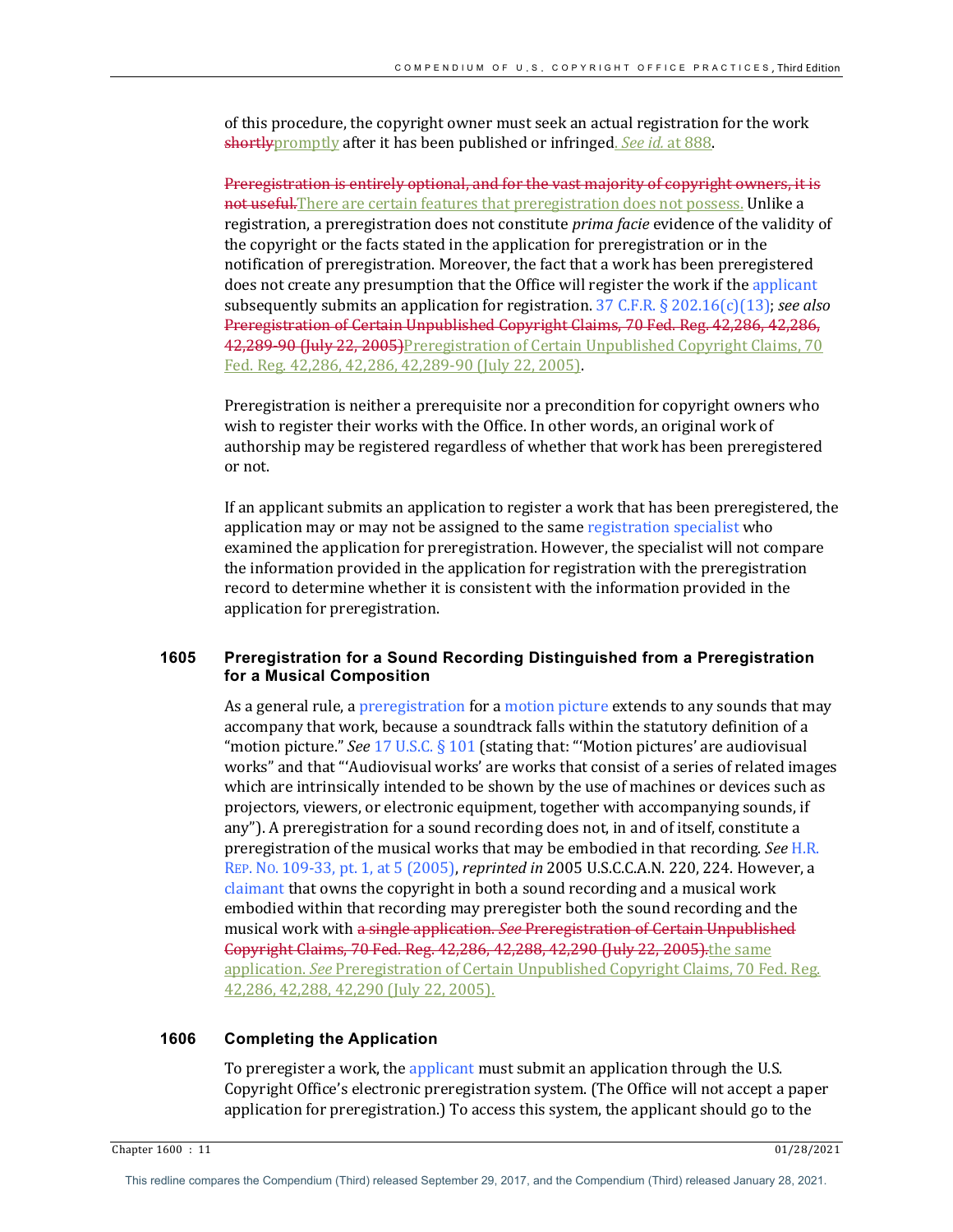following link  $\epsilon$  fon the U.S. Copyright Office's website (www.copyright.gov/prereg/), then click the "Continue" button which appears next to the phrase "Start the preregistration process (Electronic Form PRE)."

In the application, the applicant must provide certain information about the work of authorship, such as the date the author started to create the work and the date the work is expected to be completed. These requirements are discussed in Sections 1606.2 through 1606.10. The information provided in the application should be based on the information available at the time the application is submitted to the U.S. Copyright Office.

See 37 C.F.R. § 202.16(c)(3); see also Preregistration of Certain Unpublished Copyright Claims, 70 Fed. Reg. 42,286, 42,289, 42,290 (July 22, 2005); Preregistration of Certain Unpublished Copyright Claims, 70 Fed. Reg. 61,905, 61,906 (Oct. 27, 2005).

#### **1606.1 Confidentiality and Privacy Concerns**

Section 705 of the Copyright Act requires the Register of Copyrights to prepare and maintain "records of deposits, registrations, recordations, and other actions" taken by the U.S. Copyright Office, and states that these records "shall be open to public inspection."  $17 \text{ U.S.C.}$  §  $705(a)$ , (b).

Any information that the applicant provides in an application for preregistration will appear in the preregistration record for that work. The preregistration record will be available to the public upon request, and the U.S. Copyright Office will post the information that appears in the notification of preregistration in the online record for the work, which will be available to the public through the Office's website. Because these records are open to the public, an applicant should not provide information on the application if the author, claimant, and/or applicant do not wish to make that information public, including confidential information or personally identifiable information. See Preregistration of Certain Unpublished Copyright Claims, 70 Fed. Reg. 61,905, 61,906 (Oct. 27, 2005).

## **1606.2 Type of Work**

As discussed in Section  $1603.1$ , there are six classes of works that are eligible for preregistration. The applicant should select the type of work that is most appropriate for the work that the applicant intends to preregister. Specifically, the applicant should check one or more of the boxes that appear on the Types of Work screen, depending on whether the work is a musical composition, a sound recording, a literary work intended to be published in book form, a computer program, a videogame, a motion picture, or an advertising or marketing photograph.

The applicant may preregister two or more works with a singleone application if the works are owned by the same claimant and if the works will be published on the same date as a single unit in the same unit of publication. In this situation, the applicant should check the boxes that describe each work that the applicant intends to preregister. However, if the applicant intends to preregister two or more works that will be distributed on different dates, the applicant must submit a separate application for each of those works.work. See 37 C.F.R. § 202.16(c)(4); see also Preregistration of Certain Unpublished Copyright Claims, 70 Fed. Reg. 42,286, 42,290 (July 22, 2005).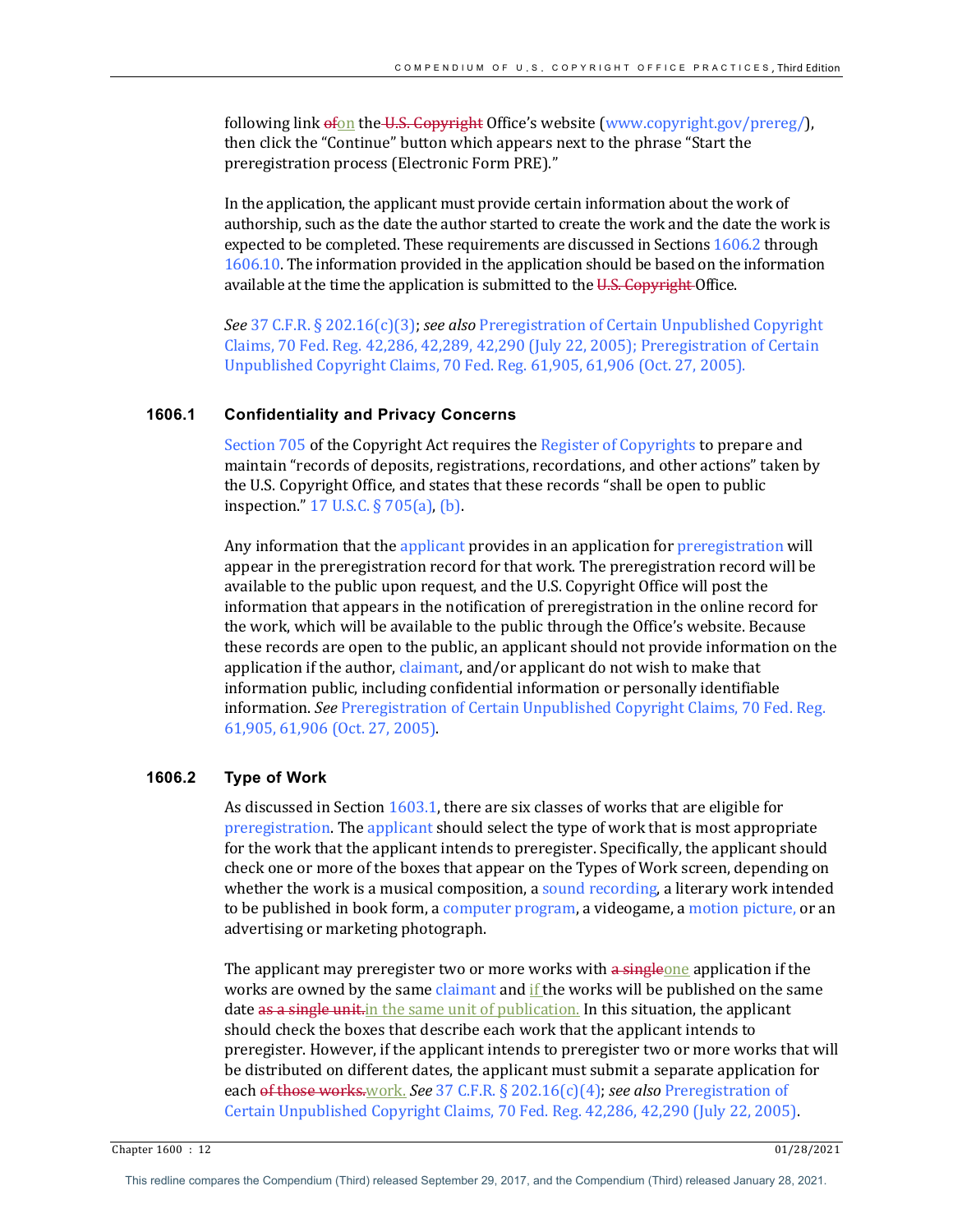#### *Examples:*

- River Rock Records commissioned twelve musical compositions that have been embodied in a number of sound recordings. River Rock owns the copyright in both the musical compositions and the sound recordings. All of these works will be published for the first time on the same compact disc. The applicant may preregister these works together by checking the boxes marked "Sound Recording" and "Musical Composition."
- Disco Fever Publishing owns a music video and a sound recording that has been remixed from a previously published recording. The music video and the remixed sound recording will be published for the first time as a set consisting of a DVD and a super audio compact disc. The applicant may preregister both of these works by checking the boxes marked "Sound Recording" and "Motion Picture."
- Lean Machine LLC is developing a new videogame. The packaging for this videogame will feature several photographs that are intended to market the product. The applicant may preregister both the videogame and the photographs by checking the boxes marked "Computer Program (may include videogame)" and "Advertising or Marketing Photograph."
- Tween Publishing is preparing three novels that will feature the same recurring characters. All three novels may be preregistered with a singlethe same application and filing fee if the entire series is expected to be published as a single unitin the same unit of publication on the same day. If each novel is expected to be published on a different date, a separate application and filing fee would be required for each work.
- Scintillating Studio is developing a pilot for a new television program and the network has ordered twelve additional episodes. The applicant should submit a separate application for the pilot and each additional episode in the series, because each episode will be released on a different date.

## **1606.3 Title**

The applicant should provide the current title of the work in the box that appears on the Title screen. The U.S. Copyright Office will accept a "working title," even if it is not expected to be the title of the work when it is distributed to the public. See Preregistration of Certain Unpublished Copyright Claims, 70 Fed. Reg. 61,905, 61,906  $(Oct. 27, 2005).$ 

If the work is a musical composition or sound recording that will be published in an album, the applicant should provide the title of the album on the Title screen. The titles

Chapter 1600 : 13 01/28/2021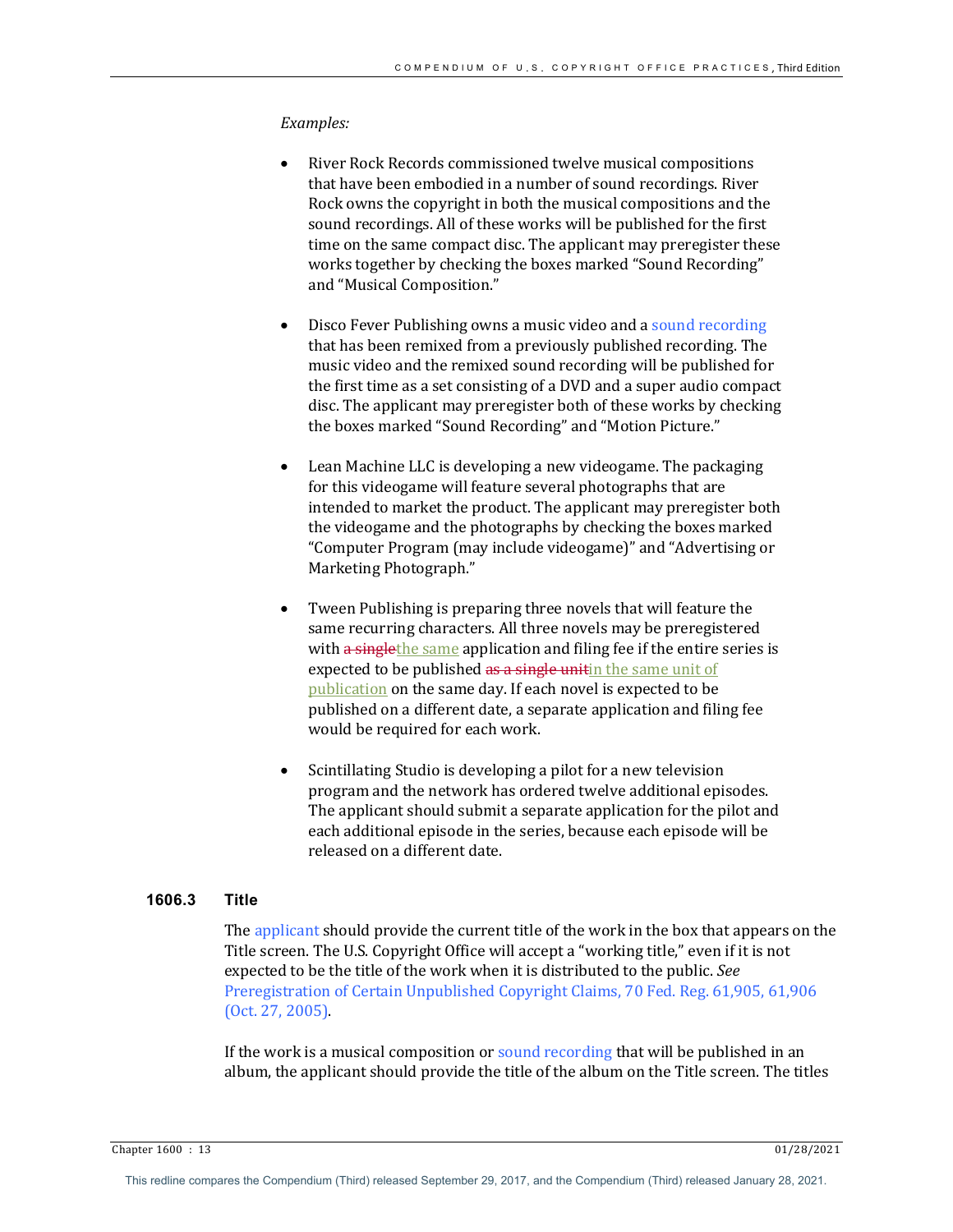of the individual songs and/or tracks (if they are known) should be provided on the Additional Title(s) screen.

#### **1606.4 Author**

The applicant should provide the full name of the author or authors of the work on the Authors screen. For the purposes of preregistration, the author is the person or organization who is expected to be named as the author when (and if) the applicant submits an application to register the work.

As a general rule, the author is the person (or persons) who actually created the material covered by the copyright claim. See Community for Creative Non-Violence v. *Reid*, 490 U.S. 730 (1989) ("[T]he author is the party who actually creates the work, that is, the person who translates an idea into a fixed, tangible expression entitled to copyright protection."). However, there is an exception to this rule. If the work described in the application for preregistration is a work made for hire, the person who created that work is not necessarily the author. Instead, the employer or other person for whom the work was prepared is considered the author if:

- The work was created by an employee acting within the scope of his or her employment, or
- The work was specially ordered or commissioned as a work made for hire and fits within one of the nine categories of works listed in the statutory definition.

17 U.S.C.  $\S$  101 (definition of "work made for hire"). For a general discussion of Works Made for Hire, see Chapter 500, Section 506.

If the work is expected to be published as a pseudonymous work, the applicant may provide the author's real name or the author's pseudonym (or both). A work is considered to be a pseudonymous work if the author will be identified on copies or phonorecords of the work under a fictitious name and the author's real name will not appear anywhere on the copies or phonorecords. If the author's real name is expected to appear anywhere on the copies or phonorecords, the work is not considered a pseudonymous work, even if the author does not wish to reveal his or her identity in the preregistration record record and even if the author is generally known by his or her pseudonym. In this situation the author's real name should be provided in the application. For a detailed discussion of pseudonymous works, see Chapter 600, Section 615.2.

# **1606.5 Copyright Claimant**

The applicant should provide the full legal name and address of the copyright claimant on the Claimants screen. For the purposes of preregistration, the claimant is the person or organization who is expected to be named as a claimant when (and if) the applicant submits an application to register the work.

For purposes of registration, the claimant is either the author of the work or a person or organization that has obtained ownership of all rights under the copyright that initially belonged to the author.  $37 \text{ C.F.R.}$  § 202.3(a)(3). No other person or organization is entitled to be named as a claimant in an application for copyright registration.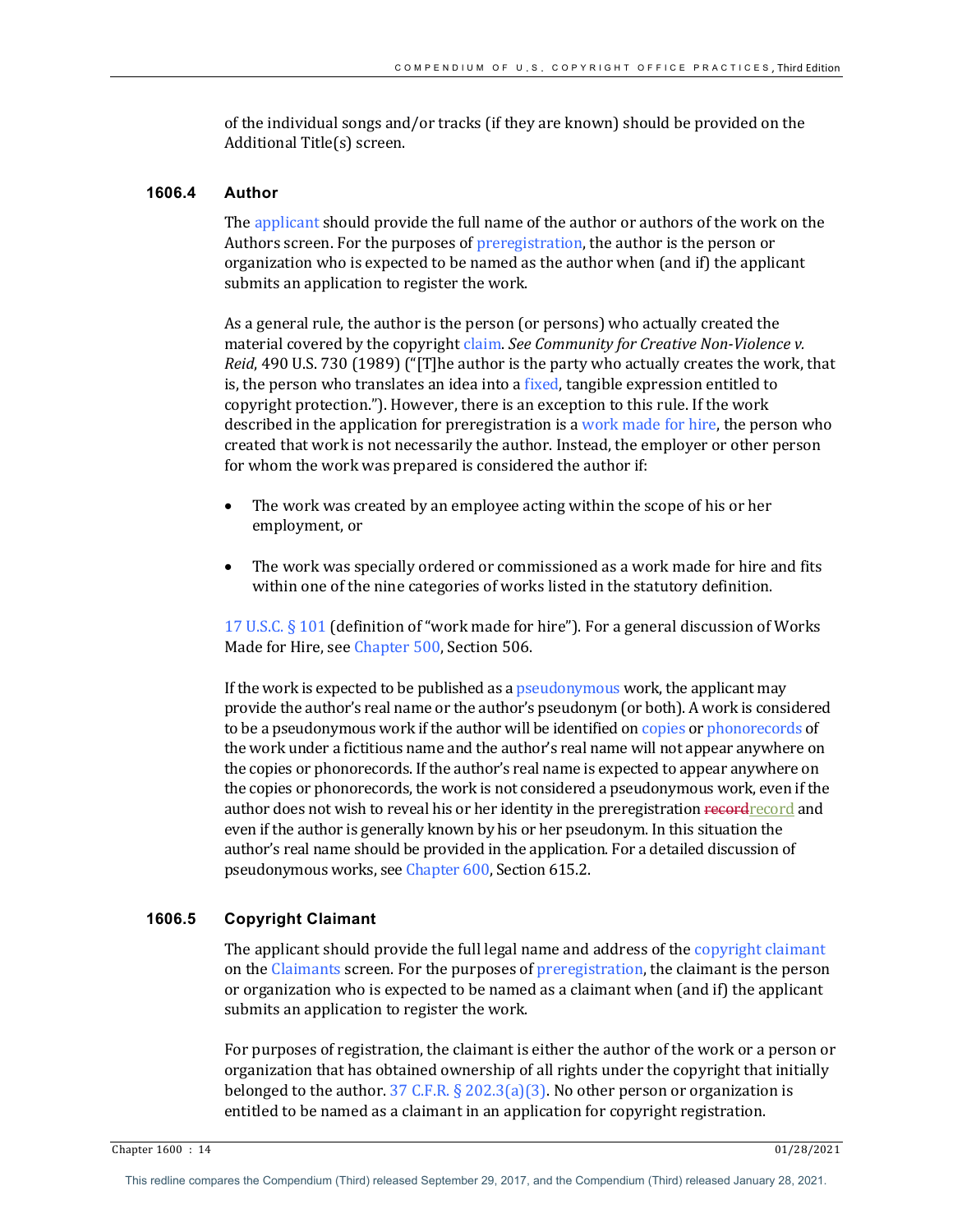If the author is not the same person or organization as the claimant, the applicant need not provide a transfer statement explaining how the claimant obtained ownership of all rights under the copyright that initially belonged to the author (although this information is required in an application for registration).

For a detailed discussion of claimants and transfers, see Chapter 600, Sections 619 and 620.

## **1606.6 Key Dates**

The applicant should identify the date that the author started to create the work, the date that the work is expected to be completed, and the date that the commercial distribution of the work is expected to begin. This information should be provided in the boxes that appear on the Key Dates screen.

#### **1606.6(A) Date of Creation**

The applicant should identify the date that the author started to create the work. Specifically, the applicant should provide the month and year that the work was first fixed in a tangible medium of expression. Identifying the specific day that the first fixation occurred is encouraged, but not required. If the applicant cannot identify the exact date of creation, the applicant should provide a good faith estimate and check the box marked "Approximate."

The criteria for establishing the date of creation vary depending upon the nature of the work:

- If the work is a motion picture, the date of creation is the date that filming began.
- If the work is a sound recording, the date of creation is the date that recording sessions began.
- If the work is a musical composition, the date of creation is the date that the author began to write down or record the music and/or lyrics.
- If the work is a literary work that is expected to be published in book form, the date of creation is the date that the actual writing of the text of the book began.
- If the work is a computer program, the date of creation is the date that the author began to write the code for the program.
- If the work is a videogame, the date of creation is the date that the author began to fix the visual aspects of the work.
- If the work is an advertising or marketing photograph, the date of creation is the date that the photograph was taken. If the applicant intends to preregister a group of photographs that are intended to be published together, the date of creation is the date that the author took the first photograph that will be included within the group.

Chapter 1600 : 15 01/28/2021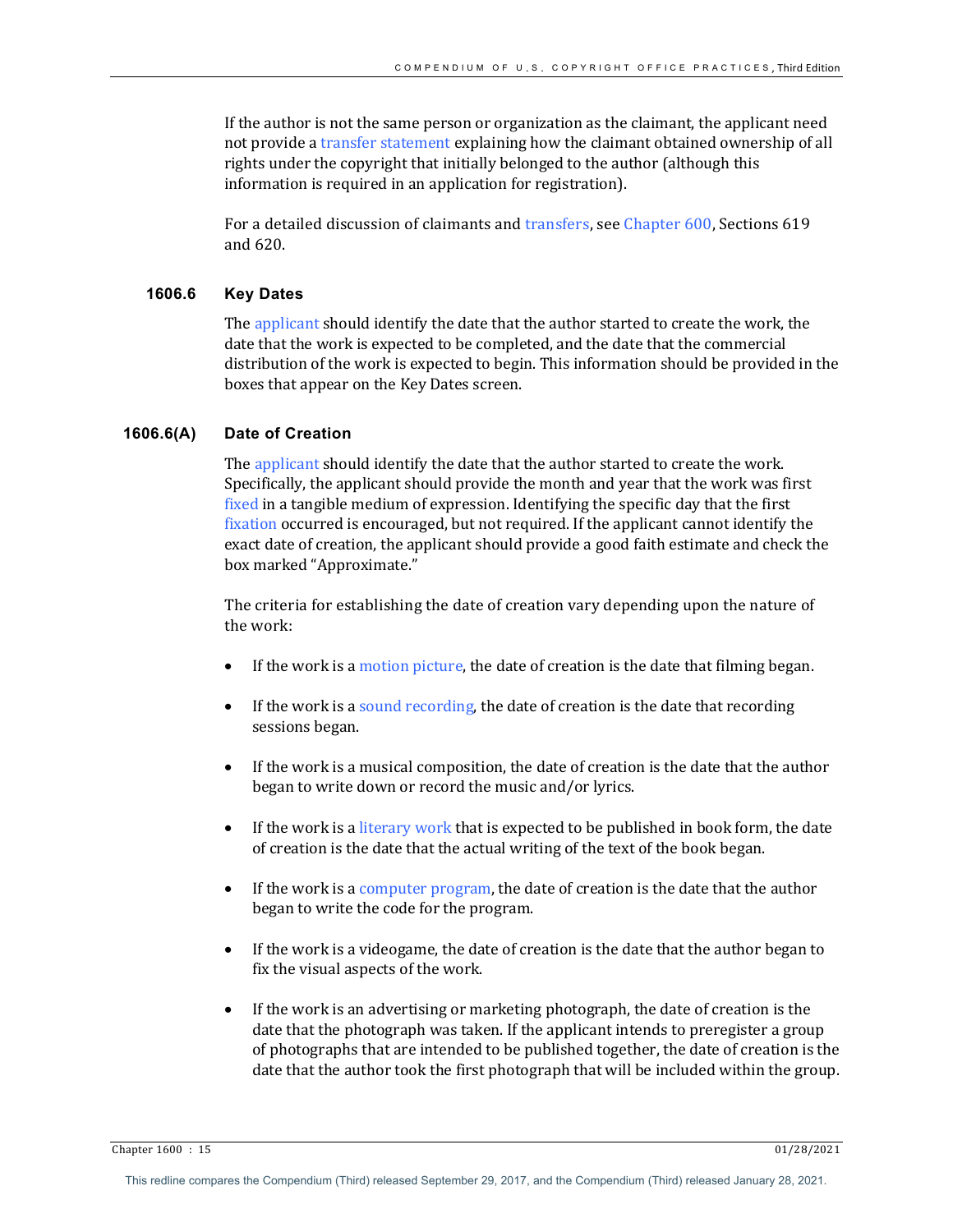## **1606.6(B) Expected Date of Completion**

The applicant should identify the date that the work is expected to be completed. Specifically, the applicant should provide the month and year that the work is expected to be fixed in the final form that is intended for commercial distribution. Identifying the specific day that the work is expected to be finished is encouraged, but not required. If the applicant cannot identify the expected date of completion, the applicant should provide a good faith estimate and check the box marked "Approximate."

If the work is substantially finished except for the final editing, the applicant should provide the month and year that the final editing is expected to be complete. In the case of a motion picture, the applicant may provide the date when principal photography is expected to be completed.

## **1606.6(C) Expected Date of Commercial Distribution**

The applicant should identify the date that the commercial distribution of the work is expected to begin. Specifically, the applicant should provide the year that copies or phonorecords of the work in its complete and finished form are expected to be distributed to the public. Identifying the month and day that copies or phonorecords of the work are expected to be distributed is encouraged, but not required. When an application for preregistration is submitted at an early stage of the creative process, the anticipated release date is at best a prediction, rather than a binding commitment. See Preregistration of Certain Unpublished Copyright Claims, 70 Fed. Reg. 61,905, 61,906 (Oct. 27, 2005). Therefore, if the applicant cannot identify the expected date of commercial distribution, the applicant should provide a good faith estimate and check the box marked "Approximate."

As discussed in Section  $1603.4$ , the work must be unpublished as of the date that the application is submitted. An application will be questioned if the date of expected commercial distribution is the same as the date that the application is received in the U.S. Copyright Office, but an application received the day before the expected date of commercial distribution will be accepted.

# **1606.7 Description of the Work**

The applicant should not submit a copy or phonorecord of the work or any portion of the work with the application for preregistration. Instead, the applicant should provide a detailed description that reasonably identifies the work.

The description should be based on the information available at the time the application is submitted, and it should contain no more than 2,000 characters (including spaces and punctuation marks). At a minimum, the description should be sufficiently detailed and specific to satisfy a court in a copyright infringement action that the allegedly infringed work is, in fact, the work described in the application for preregistration. Merely reciting the title of the work or the type of work (e.g., "motion picture" or "sound recording") is not sufficient.

Chapter 1600 : 16 01/28/2021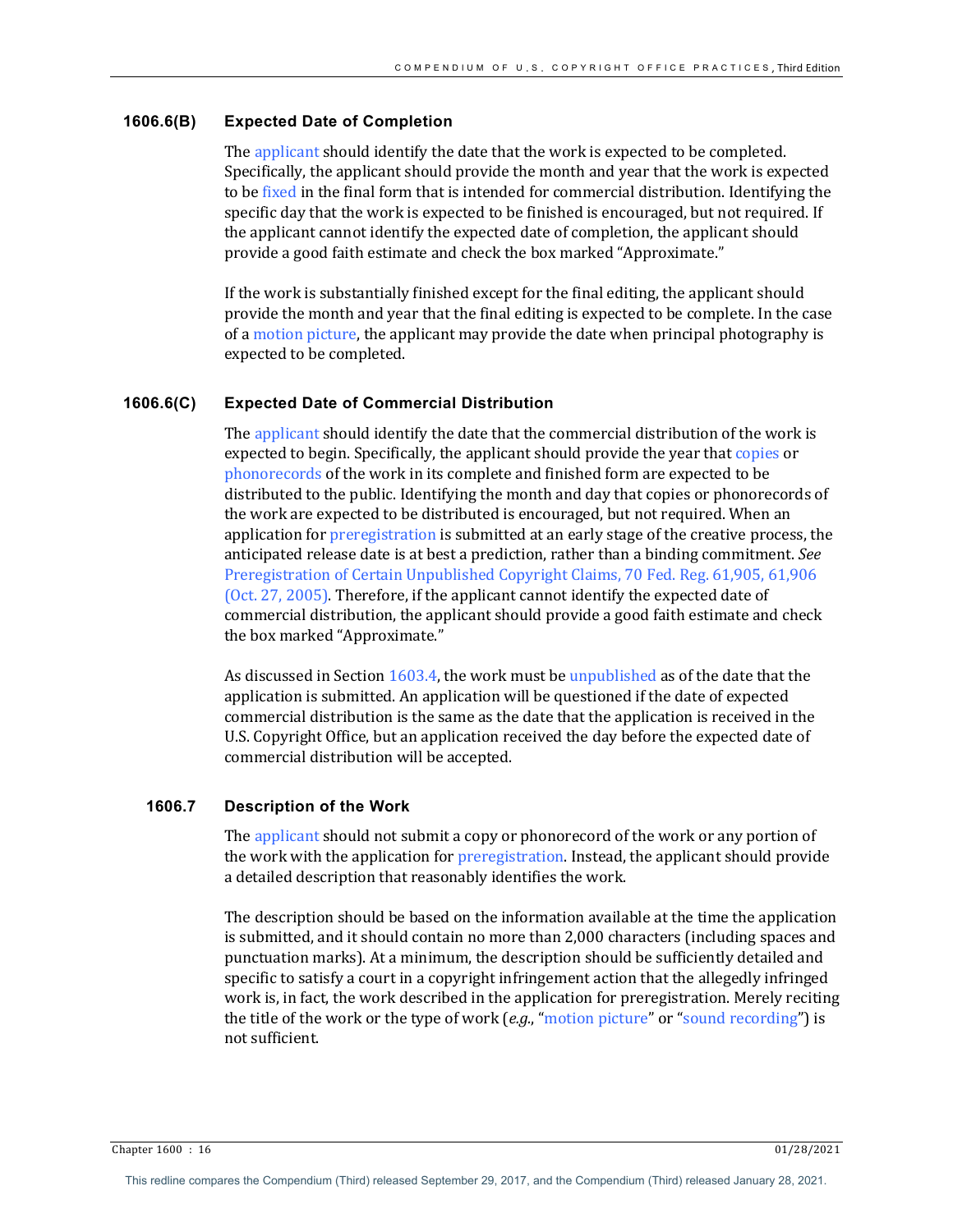Because the description will be made available to the public through the U.S. Copyright Office's website, the applicant should not include any portion of the work in that description, such as the lyrics for a song or the lines of code for a computer program.

The specific requirements for describing a motion picture, sound recording, musical composition, book, computer program, videogame, or advertising or marketing photograph, are discussed in Sections  $1606.7(A)$  through  $1606.7(F)$ .

*See* 37 C.F.R. § 202.16(c)(6); *see also* Preregistration of Certain Unpublished Copyright Claims, 70 Fed. Reg. 42,286, 42,289, 42,290 (July 22, 2005).

#### **1606.7(A) Motion Pictures**

In the case of a motion picture, the description should include: the subject matter of the work; a summary or outline of the plot; the names of the director and the primary actors; the principal location of filming; and any other information that would assist in identifying the work being preregistered.  $37$  C.F.R. § 202.16(c)(6)(i).

#### **1606.7(B) Sound Recordings**

In the case of a sound recording, the description should include: the subject matter of the work(s) recorded; the genre of the work(s) recorded  $(e.g.,$  classical, pop, musical comedy, soft rock, heavy metal, gospel, rap, hip-hop, blues, jazz); the title(s) and  $compresses$  composer(s) of any musical compositions embodied in the sound recording; the  $name(s)$  of the performer or performing group(s) featured in the recording; the principal location of the recording; and any other information that would assist in identifying the work being preregistered, such as the name of the record label that is expected to distribute the work.  $37$  C.F.R. § 202.16(c)(6)(ii).

### **1606.7(C) Musical Compositions**

In the case of a musical composition, the description should include: the subject matter of the lyrics (if any); the genre of the work (*e.g.*, classical, pop, musical comedy, soft rock, heavy metal, gospel, rap, hip-hop, blues, jazz); and any other information that would assist in identifying the work being preregistered. In particular, if the musical composition will be included in a sound recording or a motion picture that is being prepared for commercial distribution, the description should include the name of the performer(s) featured in the recording, the name of the record label or motion picture that is expected to distribute the work, and the principal location of the recording. 37 C.F.R.  $\S 202.16(c)(6)(iii)$ .

#### **1606.7(D) Books**

In the case of a literary work being prepared for publicationpublication in book form, the description should include: the genre of the book (*e.g.*, biography, novel, history) and a brief summary of the work, including the subject matter  $(e.g.,)$  a biography of President George W. Bush, a history of the war in Iraq, a fantasy novel); a description of the plot, primary characters, events, or other key elements of the content of the work (if known); and any other information that would assist in identifying the work being preregistered,

Chapter 1600 : 17 01/28/2021

This redline compares the Compendium (Third) released September 29, 2017, and the Compendium (Third) released January 28, 2021.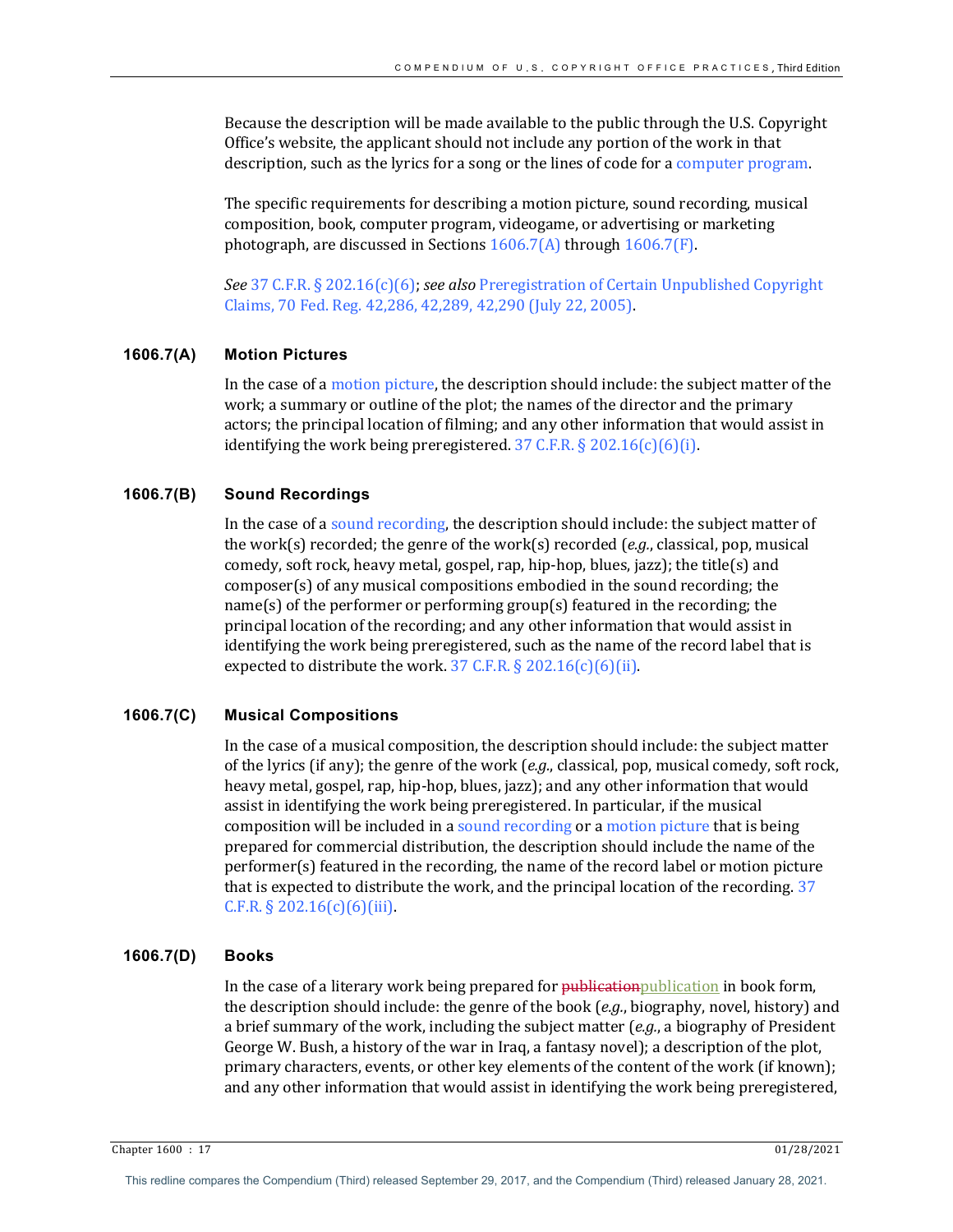such as whether it is a later edition or revision of a previous work.  $37$  C.F.R. § 202.16(c)(6)(iv).

#### **1606.7(E) Computer Programs and Videogames**

In the case of a computer program, the description should include: the nature, purpose, and function of the program; the programming language that the author used to write the program; whether the program has been created with any particular organization or structure; the form in which the program is expected to be published  $(e.g.,$  as an onlineonly product); and the identities of the person(s) involved in the creation of the program. In addition, the description should indicate whether there are previous versions of the program, and if so, the description should identify those versions.

If the work is a videogame, the description should include the foregoing information, along with the subject matter of the game; the overall object, goal, or purpose of the game; the name(s) of the character(s) in the game (if any); and the general setting and surrounding depicted in the game.

# 37 C.F.R.  $\S 202.16(c)(6)(v)$ .

# **1606.7(F) Photographs**

In the case of advertising or marketing photographs, the description should include the subject matter depicted in the photographs, including the particular product, event, public figure, or other item or occurrence which the photograph is intended to advertise or market. To the extent possible and applicable, the description should provide additional information that will assist in identifying the work, such as:- the party for whom the photographs were taken; the approximate time period when the photographs were taken; the approximate number of photographs that may be included in the group; any events associated with the photograph (*e.g.*, New York Fashion Week Fall 2011; North American International Auto Show 2012; Baselworld 2013); and the location and physical setting or surroundings depicted in the photographs. In addition, the applicant may provide a general description of the photograph (*e.g.*, lighting, background scenery, positioning of the subject matter depicted in the photograph) and any locations and events (if applicable) associated with the photographs (*e.g.*, Super Bowl XXXIX). 37 C.F.R.  $§$  202.16(c)(6)(vi).

## **1606.8 Notification**

On the Notification & Certification screen the applicant should provide the email address to which the notification of preregistration should be sent.

## **1606.9 Certification**

On the Notification & Certification screen the applicant will be asked to certify the application. Specifically, the applicant should provide the first and last name of the individual who is certifying the application and should check the box labeled "I agree." By checking this box, the applicant certifies that he or she is the author, the copyright claimant, the owner of one or more exclusive rights of the work described in the application, or the authorized agent of the author, copyright claimant, or owner of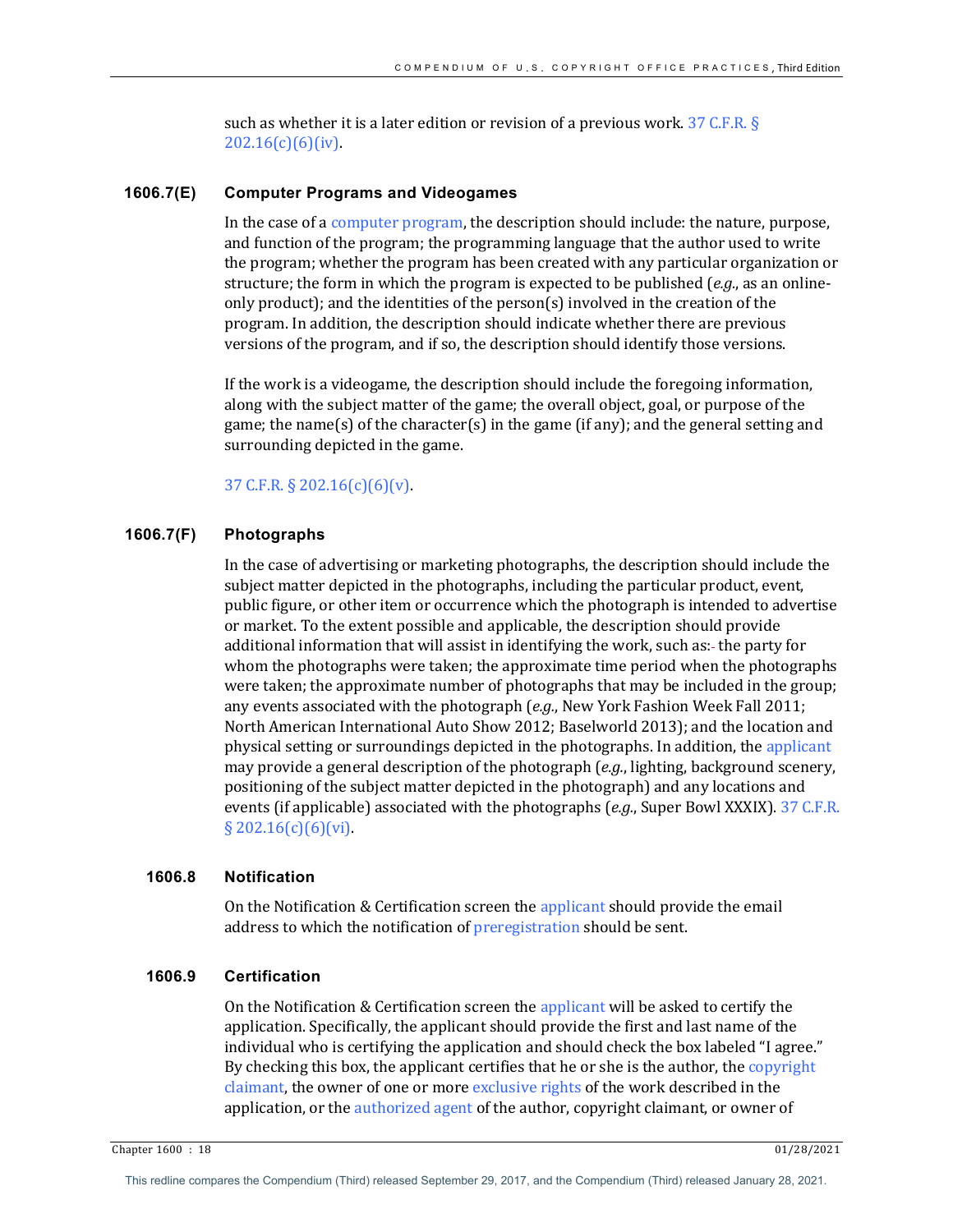exclusive rights. In addition, the applicant certifies that the work is being prepared for commercial distribution, that he or she has a reasonable expectation that the work will be commercially distributed to the public, and that the information given in the application is correct to the best of his or her knowledge.  $37 \text{ C.F.R.}$   $\S 202.16(c)(8)$ ; *see* also Preregistration of Certain Unpublished Copyright Claims, 70 Fed. Reg. 61,905, 61,906 (Oct. 27, 2005).

Certifications are an important part of the preregistration procedure. The following acts constitute a crime that is punishable pursuant to Title 18, Section 1001 of the U.S. Code: knowingly and willfully falsifying, concealing, or covering-up a material fact; making any materially false, fictitious, or fraudulent statement or representation; or making or using any false writing or document knowing that it contains any materially false, fictitious, or fraudulent statement or entry in an application for preregistration.

#### **1606.10 Filing Fee**

The current filing fee for an application for preregistration is set forth in the U.S. Copyright Office's fee schedule under the heading "Preregistration of certain unpublished works." For information concerning the methods for paying this filing fee, see *Chapter* 1400, Sections 1403.4 and 1403.5.

The Office will not refund the filing fee under any circumstances. Nor will the Office credit the fee toward the filing fee for an application for a basic registration, even if the applicant intended to submit an application for registration but submitted an application for preregistration by mistake. See 37 C.F.R. § 202.16(c)(5).

## **1607 Examination Guidelines**

Because a preregistration does not constitute *prima facie* evidence of the validity of the copyright or the facts stated in the notification of preregistration, the registration specialist conducts only a limited review of an application for preregistration. Specifically, the specialist will ascertain whether the work described in the application falls within one of the classes of works that have had a history of infringement prior to authorized commercial release (as determined by the Register of Copyrights) and whether the applicant provided all of the necessary information specified in the application.

As a general rule, the registration specialist will not pass judgment on the adequacy of the written description of the work. However, the description is an important part of the preregistration record, and it is important to recognize that this record cannot be corrected, amended, or supplemented once the U.S. Copyright Office has issued a notification of preregistration. See Section 1612. In an action for infringement of a preregistered work, the court may evaluate the written description to determine whether it actually describes the work that allegedly has been infringed, taking into account the information available when the application was submitted and taking into account the applicant's legitimate interest in protecting confidential information concerning the work.

*See* 37 C.F.R. § 202.16(c)(6)-(7); *see also* Preregistration of Certain Unpublished Copyright Claims, 70 Fed. Reg. 42,286, 42,289-90 (July 22, 2005).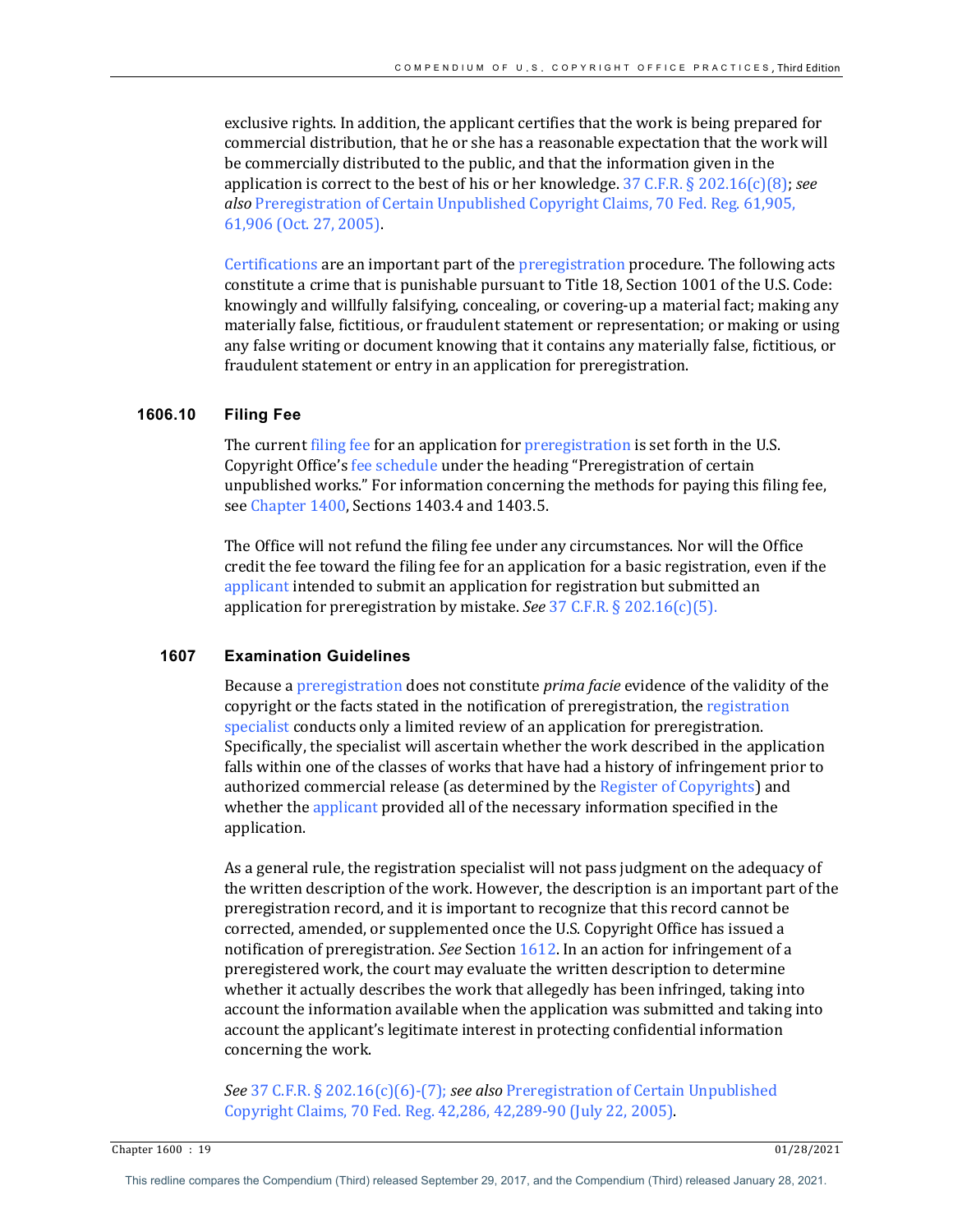# **1608 Notification of Preregistration**

If the application for preregistration has been approved, the U.S. Copyright Office will issue a notification of preregistration to the person or organization named in the application as the correspondent. The Office will send the notification to the email address that the applicant provided on the Notification & Certification section of the application. 

The notification will include the preregistration number that has been assigned to the claim and the effective date of the preregistration. Preregistration numbers are not based on the nature of the work (*i.e.*, a number beginning with the letters VA for a work of the visual arts or a number beginning with the letters PA for a work of the performing arts). Instead, they are numbered consecutively beginning with the prefix PRE, regardless of whether the work in question is a motion picture, a sound recording, a musical composition, a book, a computer program, a videogame, or an advertising or marketing photograph.

The notification of preregistration will remind the correspondent that the work should be registered in a timely manner to secure the full benefit of the preregistration, and that the preregistration number should be included in the application for a basic registration to ensure that the records for the preregistration and the basic registration will be cross-referenced with each other.

The notification of preregistration is the only notice that the Office will provide to the applicant or the claimant indicating that a preregistration has been made. The Office does not issue paper certificates for preregistrations.

The Office will make the preregistration record available to the public through its Public Catalog. This database is available through the Office's website. Additionally, the Records, Research, and Certification Section will issue a certified copy of the notification of preregistration upon written request. For more information, see Chapter 2400, Section 2407.

*See* 37 C.F.R. § 202.16(c)(10)-(12); *see also* Preregistration of Certain Unpublished Copyright Claims, 70 Fed. Reg. 42,286, 42,290 (July 22, 2005); Preregistration of Certain Unpublished Copyright Claims, 70 Fed. Reg. 61,905, 61,906 (Oct. 27, 2005).

#### **1609 Effective Date of Preregistration**

The effective date of a Preregistration preregistration is the day on which the U.S. Copyright Office receives the filing fee and application for preregistration, which are later determined by the U.S. Copyright Office or a court of competent jurisdiction to be acceptable for preregistration.  $37$  C.F.R. § 202.16(c)(9).

"Once 'preregistration  $\dots$  has been made,' the copyright claimant may institute a suit for infringement." *Fourth Estate Public Benefit Corp.*, 139 S. Ct. at 888 (quoting 17 U.S.C. §  $411(a)$ ). But as discussed in Section 1604.1, "[a]n infringement suit brought in reliance on preregistration risks dismissal unless the copyright owner applies for registration promptly after the preregistered work's publication or infringement." *Id.* 

Chapter 1600 : 20 01/28/2021